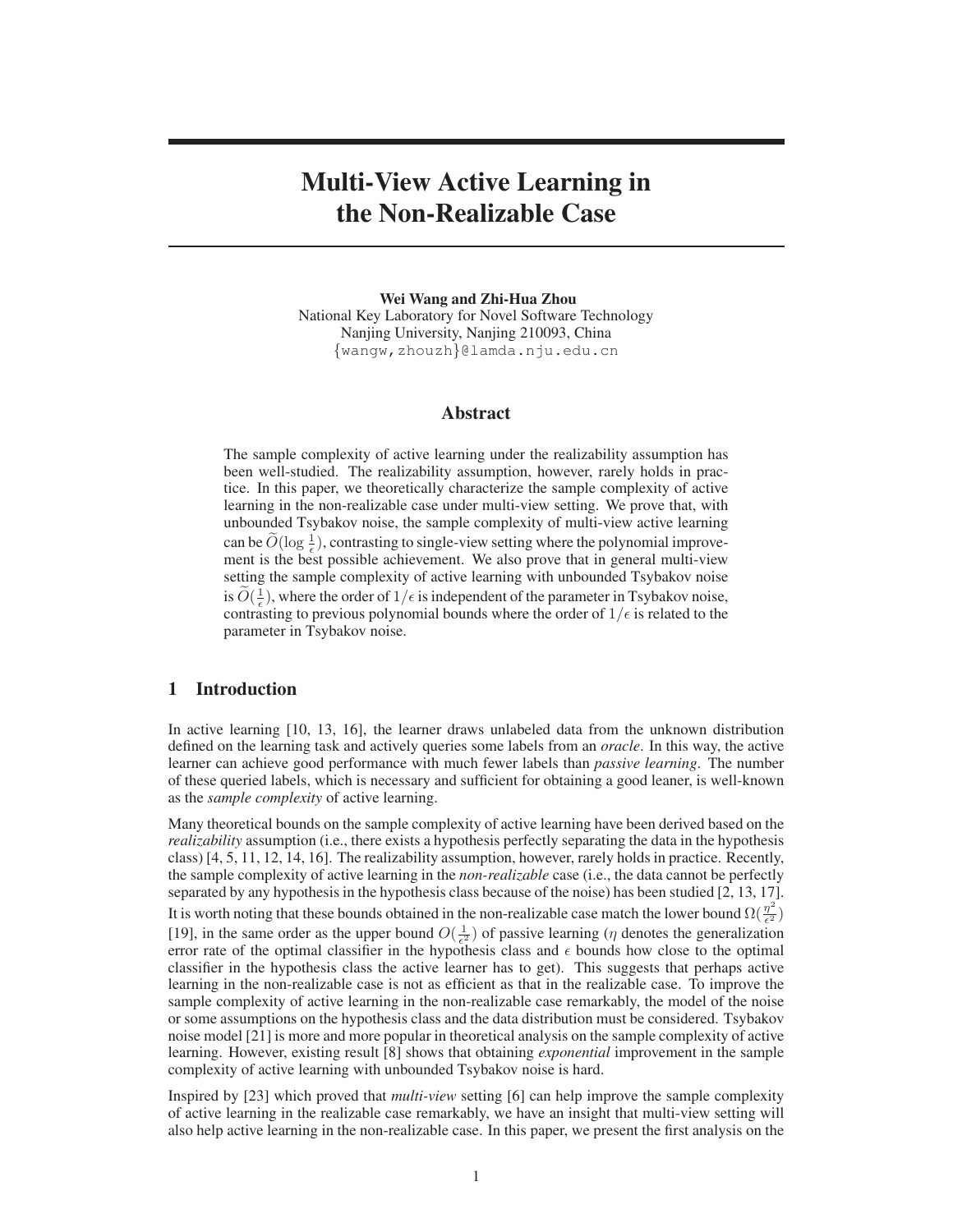sample complexity of active learning in the non-realizable case under multi-view setting, where the non-realizability is caused by Tsybakov noise. Specifically:

-We define  $\alpha$ -expansion, which extends the definition in [3] and [23] to the non-realizable case, and  $\beta$ -condition for multi-view setting.

-We prove that the sample complexity of active learning with Tsybakov noise under multi-view setting can be improved to  $\widetilde{O}(\log \frac{1}{\epsilon})$  when the learner satisfies non-degradation condition.<sup>1</sup> This *exponential* improvement holds no matter whether Tsybakov noise is bounded or not, contrasting to single-view setting where the *polynomial* improvement is the best possible achievement for active learning with unbounded Tsybakov noise.

-We also prove that, when non-degradation condition does not hold, the sample complexity of active learning with unbounded Tsybakov noise under multi-view setting is  $\tilde{O}(\frac{1}{\epsilon})$ , where the order of  $1/\epsilon$  is independent of the parameter in Tsybakov noise, i.e., the sample complexity is always  $\widetilde{O}(\frac{1}{\epsilon})$ no matter how large the unbounded Tsybakov noise is. While in previous *polynomial* bounds, the order of  $1/\epsilon$  is related to the parameter in Tsybakov noise and is larger than 1 when unbounded Tsybakov noise is larger than some degree (see Section 2). This discloses that, when non-degradation condition does not hold, multi-view setting is still able to lead to a faster convergence rate and our *polynomial* improvement in the sample complexity is better than previous *polynomial* bounds when unbounded Tsybakov noise is large.

The rest of this paper is organized as follows. After introducing related work in Section 2 and preliminaries in Section 3, we define  $\alpha$ -expansion in the non-realizable case in Section 4. We analyze the sample complexity of active learning with Tsybakov noise under multi-view setting with and without the non-degradation condition in Section 5 and Section 6, respectively. Finally we conclude the paper in Section 7.

### **2 Related Work**

Generally, the non-realizability of learning task is caused by the presence of noise. For learning the task with arbitrary forms of noise, Balcan et al. [2] proposed the agnostic active learning algorithm  $A^2$  and proved that its sample complexity is  $\widehat{O}\left(\frac{\eta^2}{\epsilon^2}\right)$  $\frac{\eta^2}{\epsilon^2}$ ).<sup>2</sup> Hoping to get tighter bound on the sample complexity of the algorithm  $A^2$ , Hanneke [17] defined the *disagreement coefficient*  $\theta$ , which depends on the hypothesis class and the data distribution, and proved that the sample complexity of the algorithm  $A^2$  is  $\widehat{O}(\theta^2 \frac{\eta^2}{\epsilon^2})$  $\frac{\eta}{\epsilon^2}$ ). Later, Dasgupta et al. [13] developed a general agnostic active learning algorithm which extends the scheme in [10] and proved that its sample complexity is  $\widehat{O}(\theta \frac{\eta^2}{\epsilon^2})$  $\frac{\eta^-}{\epsilon^2}).$ 

Recently, the popular Tsybakov noise model [21] was considered in theoretical analysis on active learning and there have been some bounds on the sample complexity. For some simple cases, where Tsybakov noise is bounded, it has been proved that the *exponential* improvement in the sample complexity is possible [4, 7, 18]. As for the situation where Tsybakov noise is unbounded, only *polynomial* improvement in the sample complexity has been obtained. Balcan et al. [4] assumed that the samples are drawn uniformly from the the unit ball in  $R<sup>d</sup>$  and proved that the sample complexity of active learning with unbounded Tsybakov noise is  $O(\epsilon^{-\frac{2}{1+\lambda}})$  ( $\lambda > 0$  depends on Tsybakov noise). This uniform distribution assumption, however, rarely holds in practice. Castro and Nowak [8] showed that the sample complexity of active learning with unbounded Tsybakov noise is  $\widehat{O}\left(\epsilon^{-\frac{2\mu\omega+d-2\omega-1}{\mu\omega}}\right)$  ( $\mu > 1$  depends on another form of Tsybakov noise,  $\omega \ge 1$  depends on the Hölder smoothness and  $d$  is the dimension of the data). This result is also based on the strong uniform distribution assumption. Cavallanti et al. [9] assumed that the labels of examples are generated according to a simple linear noise model and indicated that the sample complexity of active learning with unbounded Tsybakov noise is  $O(\epsilon^{-\frac{2(3+\lambda)}{(1+\lambda)(2+\lambda)}})$ . Hanneke [18] proved that the algorithms or variants thereof in [2] and [13] can achieve the *polynomial* sample complexity  $\widehat{O}(\epsilon^{-\frac{2}{1+\lambda}})$  for active learning with unbounded Tsybakov noise. For active learning with unbounded Tsybakov noise, Castro and Nowak [8] also proved that at least  $\Omega(\epsilon^{-\rho})$  labels are requested to learn

<sup>&</sup>lt;sup>1</sup>The  $\widetilde{Q}$  notation is used to hide the factor  $\log \log(\frac{1}{\epsilon})$ .

<sup>&</sup>lt;sup>2</sup>The  $\widehat{O}$  notation is used to hide the factor  $polylog(\frac{1}{\epsilon})$ .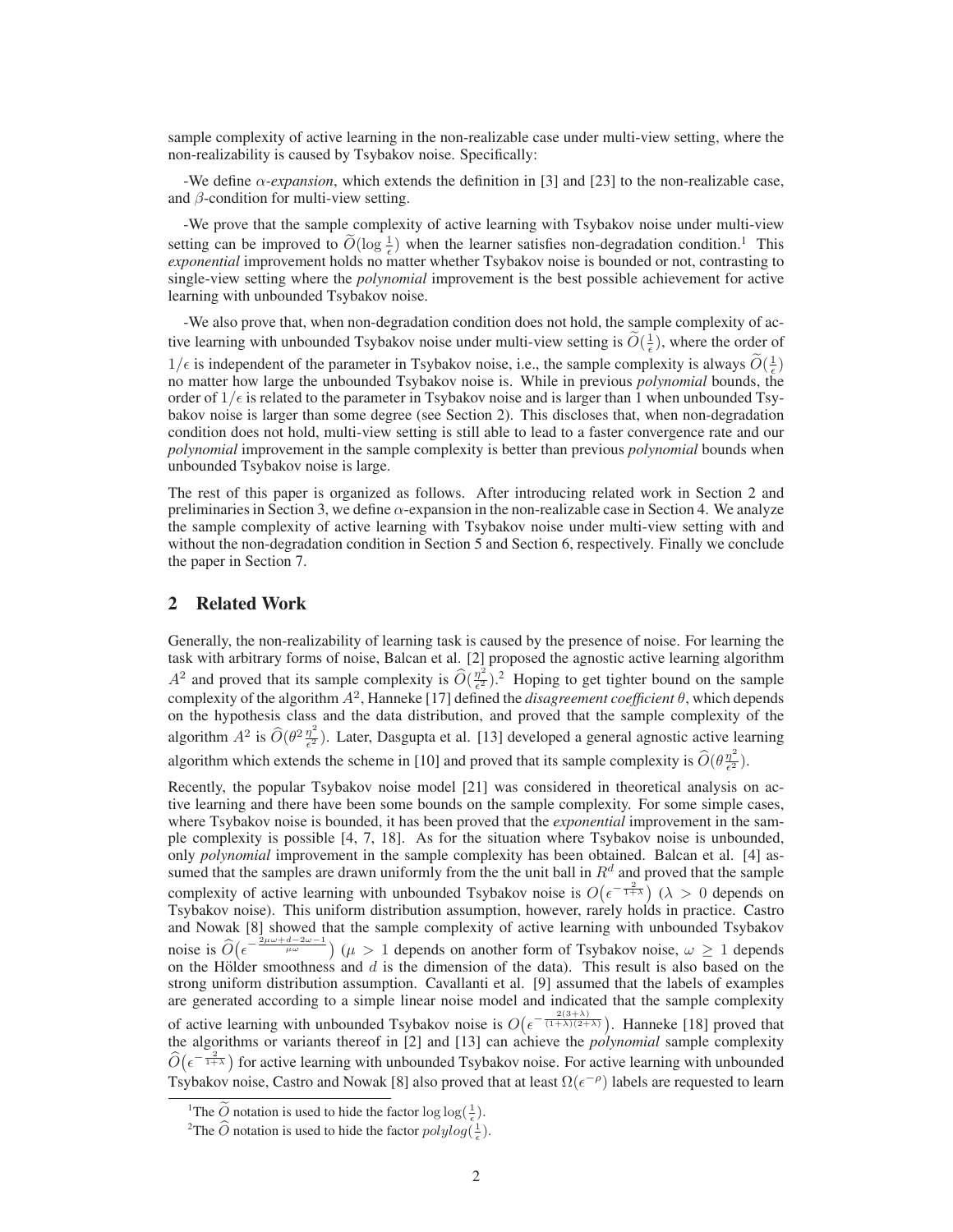an  $\epsilon$ -approximation of the optimal classifier ( $\rho \in (0, 2)$  depends on Tsybakov noise). This result shows that the *polynomial* improvement is the best possible achievement for active learning with unbounded Tsybakov noise in single-view setting. Wang [22] introduced smooth assumption to active learning with *approximate* Tsybakov noise and proved that if the classification boundary and the underlying distribution are smooth to  $\xi$ -th order and  $\xi > d$ , the sample complexity of active learning is  $\widehat{O}(\epsilon^{-\frac{2d}{\xi+d}})$ ; if the boundary and the distribution are infinitely smooth, the sample complexity of active learning is  $O(polylog(\frac{1}{\epsilon}))$ . Nevertheless, this result is for *approximate* Tsybakov noise and the assumption on large smoothness order (or infinite smoothness order) rarely holds for data with high dimension  $d$  in practice.

### **3 Preliminaries**

In multi-view setting, the instances are described with several different disjoint sets of features. For the sake of simplicity, we only consider *two-view* setting in this paper. Suppose that  $X = X_1 \times X_2$ is the instance space,  $X_1$  and  $X_2$  are the two views,  $Y = \{0, 1\}$  is the label space and D is the distribution over  $X \times Y$ . Suppose that  $c = (c_1, c_2)$  is the optimal Bayes classifier, where  $c_1$  and  $c_2$  are the optimal Bayes classifiers in the two views, respectively. Let  $\mathcal{H}_1$  and  $\mathcal{H}_2$  be the hypothesis class in each view and suppose that  $c_1 \in \mathcal{H}_1$  and  $c_2 \in \mathcal{H}_2$ . For any instance  $x = (x_1, x_2)$ , the hypothesis  $h_v \in \mathcal{H}_v$   $(v = 1, 2)$  makes that  $h_v(x_v) = 1$  if  $x_v \in S_v$  and  $h_v(x_v) = 0$  otherwise, where  $S_v$  is a subset of  $X_v$ . In this way, any hypothesis  $h_v \in \mathcal{H}_v$  corresponds to a subset  $S_v$  of  $X_v$  (as for how to combine the hypotheses in the two views, see Section 5). Considering that  $x_1$  and  $x_2$  denote the same instance x in different views, we overload  $S_v$  to denote the instance set  $\{x = (x_1, x_2) : x_v \in S_v\}$ without confusion. Let  $S_v^*$  correspond to the optimal Bayes classifier  $c_v$ . It is well-known [15] that  $S_v^* = \{x_v : \varphi_v(x_v) \geq \frac{1}{2}\}\$ , where  $\varphi_v(x_v) = P(y = 1|x_v)$ . Here, we also overload  $S_v^*$  to denote the instances set  $\{x = (x_1, x_2) : x_v \in S_v^*\}$ . The error rate of a hypothesis  $S_v$  under the distribution  $\mathcal{D}$  is  $R(h_v) = R(S_v) = Pr_{(x_1, x_2, y) \in \mathcal{D}}(y \neq I(x_v \in S_v)).$  In general,  $R(S_v^*) \neq 0$  and the excess error of  $S_v$  can be denoted as follows, where  $S_v \Delta S_v^* = (S_v - S_v^*) \cup (S_v^* - S_v)$  and  $d(S_v, S_v^*)$  is a pseudo-distance between the sets  $S_v$  and  $S_v^*$ .

$$
R(S_v) - R(S_v^*) = \int_{S_v \Delta S_v^*} |2\varphi_v(x_v) - 1| p_{x_v} d_{x_v} \triangleq d(S_v, S_v^*)
$$
\n(1)

Let  $\eta_v$  denote the error rate of the optimal Bayes classifier  $c_v$  which is also called as the noise rate in the non-realizable case. In general,  $\eta_v$  is less than  $\frac{1}{2}$ . In order to model the noise, we assume that the data distribution and the Bayes decision boundary in each view satisfies the popular Tsybakov noise condition [21] that  $Pr_{x_v \in X_v}(|\varphi_v(x_v) - 1/2| \le t) \le C_0 t^{\lambda}$  for some finite  $C_0 > 0, \lambda > 0$ and all  $0 < t \leq 1/2$ , where  $\lambda = \infty$  corresponds to the best learning situation and the noise is called *bounded* [8]; while  $\lambda = 0$  corresponds to the worst situation. When  $\lambda < \infty$ , the noise is called *unbounded* [8]. According to Proposition 1 in [21], it is easy to know that (2) holds.

$$
d(S_v, S_v^*) \ge C_1 d_{\Delta}^k(S_v, S_v^*)
$$
\n(2)

Here  $k = \frac{1+\lambda}{\lambda}$ ,  $C_1 = 2C_0^{-1/\lambda} \lambda (\lambda + 1)^{-1-\lambda}$ ,  $d_{\Delta}(S_v, S_v^*) = Pr(S_v - S_v^*) + Pr(S_v^* - S_v)$  is also a pseudo-distance between the sets  $S_v$  and  $S_v^*$ , and  $d(S_v, S_v^*) \le d_{\Delta}(S_v, S_v^*) \le 1$ . We will use the following lamma [1] which gives the standard sample complexity for non-realizable learning task.

**Lemma 1** *Suppose that*  $H$  *is a set of functions from* X *to*  $Y = \{0, 1\}$  *with finite* VC-dimension  $V \geq 1$  and  $\overline{D}$  *is the fixed but unknown distribution over*  $X \times Y$ *. For any*  $\epsilon$ ,  $\delta > 0$ *, there is a* positive constant C, such that if the size of sample  $\{(x^1,y^1),\ldots,(x^N,y^N)\}$  from D is  $N(\epsilon,\delta)$  =  $\frac{C}{\epsilon^2}(V + \log(\frac{1}{\delta}))$ , then with probability at least  $1 - \delta$ , for all  $h \in H$ , the following holds.

$$
|\frac{1}{N}\sum_{i=1}^{N}I(h(x^{i})\neq y^{i}) - E_{(x,y)\in\mathcal{D}}I(h(x)\neq y)| \leq \epsilon
$$

#### **4** α**-Expansion in the Non-realizable Case**

Multi-view active learning first described in [20] focuses on the *contention points* (i.e., unlabeled instances on which different views predict different labels) and queries some labels of them. It is motivated by that querying the labels of contention points may help at least one of the two views to learn the optimal classifier. Let  $S_1 \oplus S_2 = (S_1 - S_2) \cup (S_2 - S_1)$  denote the contention points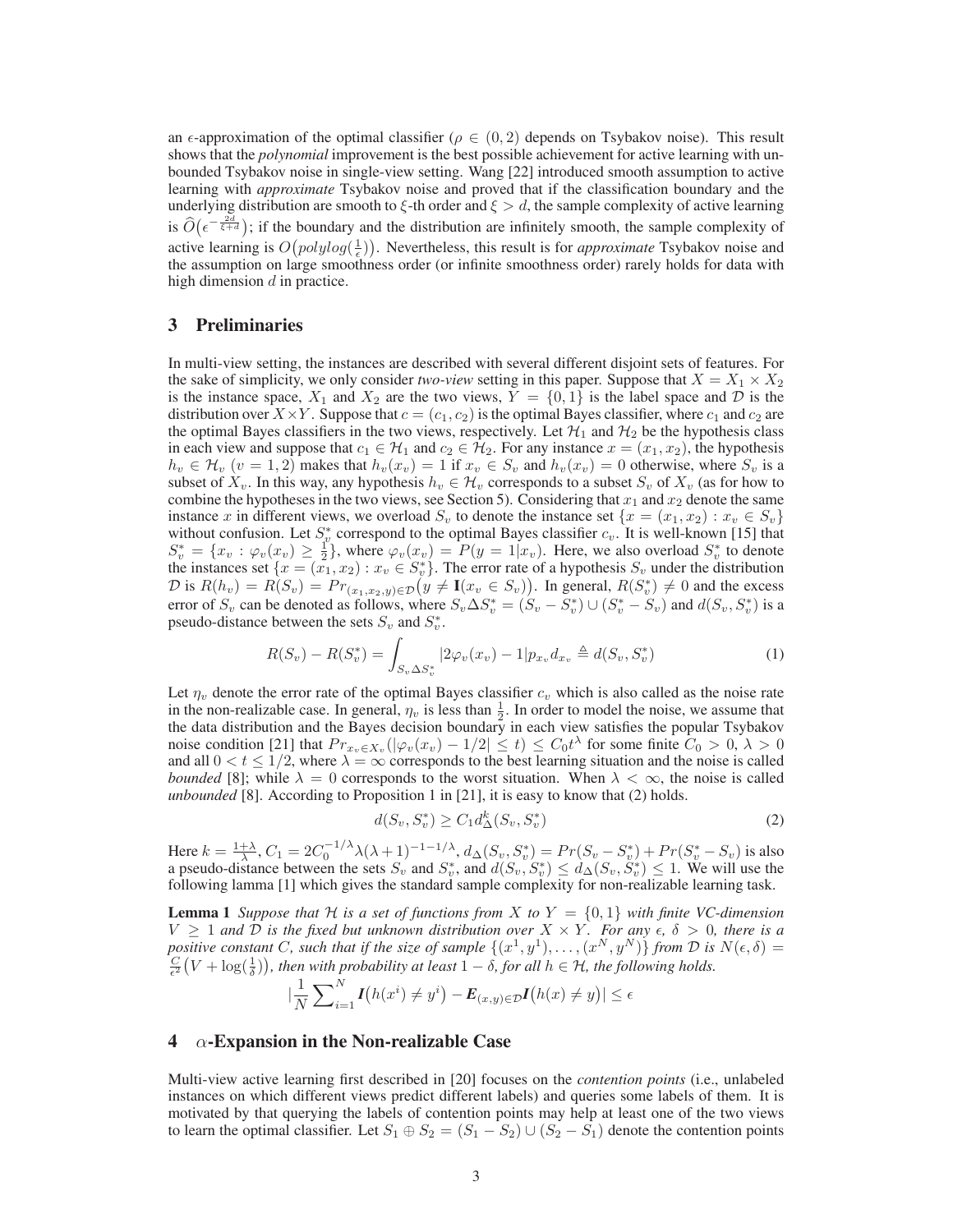Table 1: Multi-view active learning with the non-degradation condition

**Input:** Unlabeled data set  $\mathcal{U} = \{x^1, x^2, \dots, \}$  where each example  $x^j$  is given as a pair  $(x_1^j, x_2^j)$ **Process:** Query the labels of  $m_0$  instances drawn randomly from U to compose the labeled data set  $\mathcal L$ **iterate:**  $i = 0, 1, \dots, s$ Train the classifier  $h_v^i$  ( $v = 1, 2$ ) by minimizing the empirical risk with  $\mathcal L$  in each view:  $h_v^i = \arg\min_{h \in \mathcal{H}_v} \sum_{(x_1,x_2,y) \in \mathcal{L}} \mathbf{I}(h(x_v) \neq y);$ Apply  $h_1^i$  and  $h_2^i$  to the unlabeled data set U and find out the contention point set  $\mathcal{Q}_i$ ; Query the labels of  $m_{i+1}$  instances drawn randomly from  $\mathcal{Q}_i$ , then add them into  $\mathcal{L}$  and delete them from  $\mathcal{U}$ . **end iterate Output:**  $h_+^s$  and  $h_-^s$ 

between  $S_1$  and  $S_2$ , then  $Pr(S_1 \oplus S_2)$  denotes the probability mass on the contentions points. " $\Delta$ " and "⊕" mean the same operation rule. In this paper, we use "∆" when referring the excess error between  $S_v$  and  $S_v^*$  and use "⊕" when referring the difference between the two views  $S_1$  and  $S_2$ . In order to study multi-view active learning, the properties of contention points should be considered. One basic property is that  $Pr(S_1 \oplus S_2)$  should not be too small, otherwise the two views could be exactly the same and two-view setting would degenerate into single-view setting.

In multi-view learning, the two views represent the same learning task and generally are consistent with each other, i.e., for any instance  $x = (x_1, x_2)$  the labels of x in the two views are the same. Hence we first assume that  $\dot{S}_1^* = S_2^* = S^*$ . As for the situation where  $S_1^* \neq S_2^*$ , we will discuss on it further in Section 5.2. The instances agreed by the two views can be denoted as  $(S_1 \cap S_2) \cup (\overline{S_1} \cap \overline{S_2})$ . However, some of these agreed instances may be predicted different label by the optimal classifier  $S^*$ , i.e., the instances in  $(S_1 \cap S_2 - S^*) \cup (\overline{S_1} \cap \overline{S_2} - \overline{S^*})$ . Intuitively, if the contention points can convey some information about  $(S_1 \cap S_2 - S^*) \cup (\overline{S_1} \cap \overline{S_2} - \overline{S^*})$ , then querying the labels of contention points could help to improve  $S_1$  and  $S_2$ . Based on this intuition and that  $Pr(S_1 \oplus S_2)$ should not be too small, we give our definition on  $\alpha$ -expansion in the non-realizable case.

**Definition 1** D *is*  $\alpha$ -expanding if for some  $\alpha > 0$  and any  $S_1 \subseteq X_1$ ,  $S_2 \subseteq X_2$ , (3) holds.

$$
Pr(S_1 \oplus S_2) \ge \alpha \Big( Pr(S_1 \cap S_2 - S^*) + Pr(\overline{S_1} \cap \overline{S_2} - \overline{S^*}) \Big) \tag{3}
$$

*We say that* D *is*  $\alpha$ -expanding with respect to hypothesis class  $\mathcal{H}_1 \times \mathcal{H}_2$  *if the above holds for all*  $S_1 \in \mathcal{H}_1 \cap X_1$ ,  $S_2 \in \mathcal{H}_2 \cap X_2$  (here we denote by  $\mathcal{H}_v \cap X_v$  the set  $\{h \cap X_v : h \in \mathcal{H}_v\}$  for  $v = 1, 2$ ).

Balcan et al. [3] also gave a definition of expansion,  $Pr(T_1 \oplus T_2) \ge \alpha \min\left[Pr(T_1 \cap T_2), Pr(\overline{T_1} \cap T_2)\right]$  $\overline{T_2})$ , for realizable learning task under the assumptions that the learner in each view is never "confident but wrong" and the learning algorithm is able to learn from positive data only. Here  $T_v$  denotes the instances which are classified as positive confidently in each view. Generally, in realizable learning tasks, we aim at studying the asymptotic performance and assume that the performance of initial classifier is better than guessing randomly, i.e.,  $Pr(T_v) > 1/2$ . This ensures that  $Pr(T_1 \cap T_2)$  is larger than  $Pr(\overline{T_1} \cap \overline{T_2})$ . In addition, in [3] the instances which are agreed by the two views but are predicted different label by the optimal classifier can be denoted as  $\overline{T_1} \cap \overline{T_2}$ . So, it can be found that Definition 1 and the definition of expansion in [3] are based on the same intuition that the amount of contention points is no less than a fraction of the amount of instances which are agreed by the two views but are predicted different label by the optimal classifiers.

### **5 Multi-view Active Learning with Non-degradation Condition**

In this section, we first consider the multi-view learning in Table 1 and analyze whether multiview setting can help improve the sample complexity of active learning in the non-realizable case remarkably. In multi-view setting, the classifiers are often combined to make predictions and many strategies can be used to combine them. In this paper, we consider the following two combination schemes,  $h_+$  and  $h_−$ , for binary classification:

$$
h_+^i(x) = \begin{cases} 1 & \text{if } h_1^i(x_1) = h_2^i(x_2) = 1 \\ 0 & \text{otherwise} \end{cases} \qquad h_-^i(x) = \begin{cases} 0 & \text{if } h_1^i(x_1) = h_2^i(x_2) = 0 \\ 1 & \text{otherwise} \end{cases} \tag{4}
$$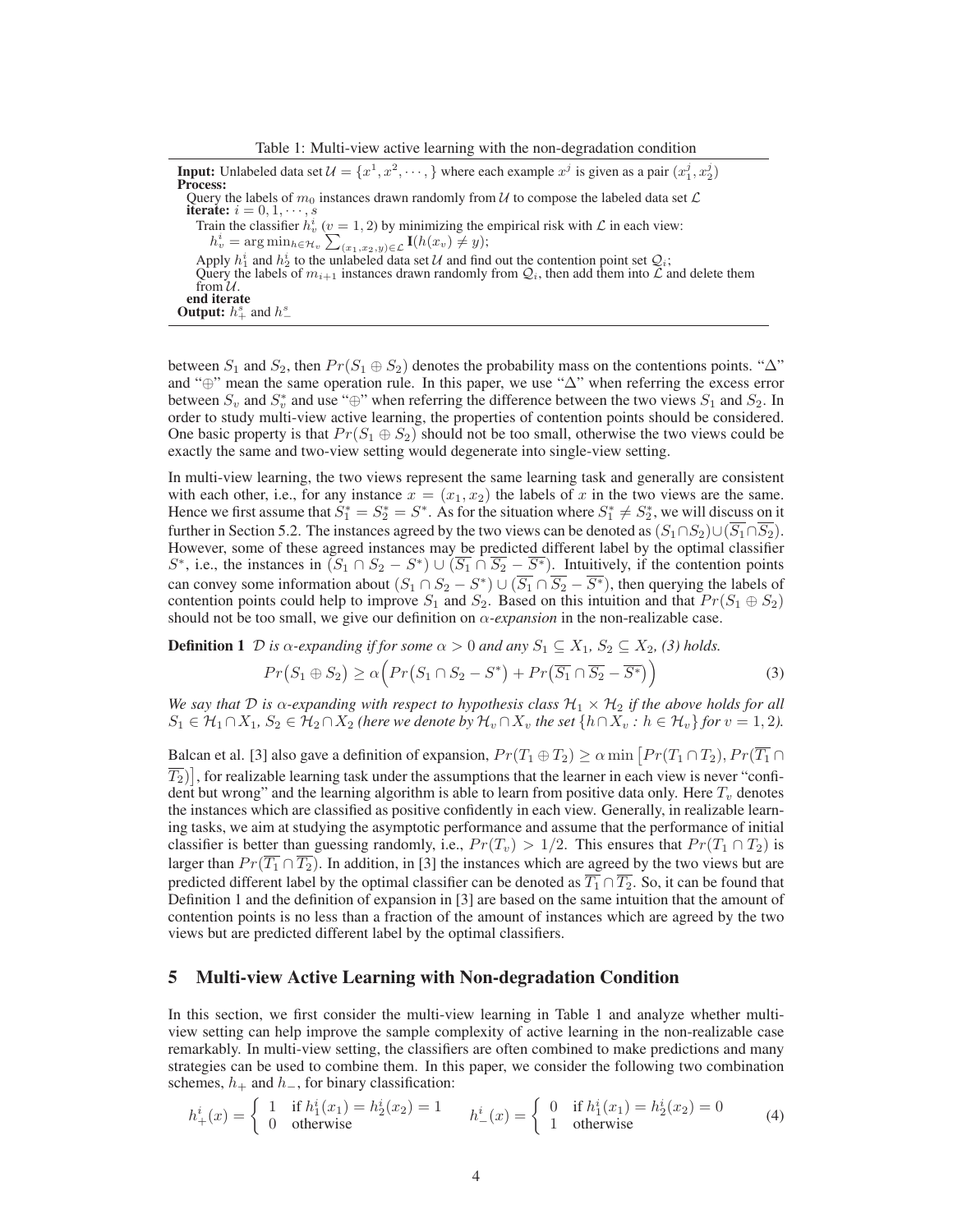## **5.1** The Situation Where  $S_1^* = S_2^*$

With (4), the error rate of the combined classifiers  $h_+^i$  and  $h_-^i$  satisfy (5) and (6), respectively.

$$
R(h_+^i) - R(S^*) = R(S_1^i \cap S_2^i) - R(S^*) \le d_\Delta(S_1^i \cap S_2^i, S^*)
$$
\n<sup>(5)</sup>

$$
R(h_{-}^{i}) - R(S^{*}) = R(S_{1}^{i} \cup S_{2}^{i}) - R(S^{*}) \le d_{\Delta}(S_{1}^{i} \cup S_{2}^{i}, S^{*})
$$
\n
$$
(6)
$$

Here  $S_v^i \subset X_v$   $(v = 1, 2)$  corresponds to the classifier  $h_v^i \in \mathcal{H}_v$  in the *i*-th round. In each round of multi-view active learning, labels of some contention points are queried to augment the training data set  $\mathcal L$  and the classifier in each view is then refined. As discussed in [23], we also assume that the learner in Table 1 satisfies the *non-degradation* condition as the amount of labeled training examples increases, i.e., (7) holds, which implies that the excess error of  $S_v^{i+1}$  is no larger than that of  $S_v^i$  in the region of  $S_1^i \oplus S_2^i$ .

$$
Pr(S_v^{i+1} \Delta S^* | \overline{S_1^i \oplus S_2^i}) \le Pr(S_v^i \Delta S^* | \overline{S_1^i \oplus S_2^i})
$$
\n<sup>(7)</sup>

To illustrate the non-degradation condition, we give the following example: Suppose the data in  $X_v$  ( $v = 1, 2$ ) fall into *n* different clusters, denoted by  $\pi_1^v, \ldots, \pi_n^v$ , and every cluster has the same probability mass for simplicity. The positive class is the union of some clusters while the negative class is the union of the others. Each positive (negative) cluster  $\pi_{\xi}^{v}$  in  $X_{v}$  is associated with only 3 positive (negative) clusters  $\pi_{\varsigma}^{3-v}$  ( $\xi, \varsigma \in \{1, \ldots, n\}$ ) in  $X_{3-v}$  (i.e., given an instance  $x_v$  in  $\pi_{\xi}^v$ ,  $x_{3-v}$  will only be in one of these  $\pi_{\varsigma}^{3-v}$ ). Suppose the learning algorithm will predict all instances in each cluster with the same label, i.e., the hypothesis class  $\mathcal{H}_v$  consists of the hypotheses which do not split any cluster. Thus, the cluster  $\pi_{\xi}^{v}$  can be classified according to the posterior probability  $P(y = 1 | \pi_{\xi}^{v})$  and querying the labels of instances in cluster  $\pi_{\xi}^{v}$  will not influence the estimation of the posterior probability for cluster  $\pi_{\varsigma}^v$  ( $\varsigma \neq \xi$ ). It is evident that the non-degradation condition holds in this task. Note that the non-degradation assumption may not always hold, and we will discuss on this in Section 6. Now we give Theorem 1.

**Theorem 1** *For data distribution*  $D$   $\alpha$ -expanding with respect to hypothesis class  $\mathcal{H}_1 \times \mathcal{H}_2$  ac*cording to Definition 1, when the non-degradation condition holds, if*  $s = \lceil \frac{2 \log \frac{1}{8\epsilon}}{\log \frac{1}{60}} \rceil$  and  $m_i =$ 

 $\frac{256^{k}C}{C_{1}^{2}}(V + \log(\frac{16(s+1)}{\delta}))$ , the multi-view active learning in Table 1 will generate two classifiers  $h^{s}_{+}$ and  $h^s$ , at least one of which is with error rate no larger than  $R(S^*) + \epsilon$  with probability at least  $1 - \delta$ .

*Here,*  $V = \max[VC(\mathcal{H}_1), VC(\mathcal{H}_2)]$  where  $VC(\mathcal{H})$  denotes the VC-dimension of the hypothesis *class*  $\mathcal{H}$ *,*  $k = \frac{1+\lambda}{\lambda}$ *,*  $C_1 = 2C_0^{-1/\lambda} \lambda (\lambda + 1)^{-1-1/\lambda}$  *and*  $C_2 = \frac{5\alpha+8}{6\alpha+8}$ *.* 

**Proof sketch.** Let  $Q_i = S_1^i \oplus S_2^i$ , first with Lemma 1 and (2) we have  $d_{\Delta}(S_1^{i+1} \cap S_2^{i+1} \mid Q_i, S^* \mid S_2^i)$  $Q_i$ )  $\leq 1/8$ . Let  $T_v^{i+1} = S_v^{i+1} \cap \overline{Q_i}$  and  $\tau_{i+1} = \frac{Pr(T_1^{i+1} \oplus T_2^{i+1} - S^*)}{Pr(T_i^{i+1} \oplus T_i^{i+1})}$  $\frac{P(T_1^{(1)} + \oplus T_2^{(1)} - S^*)}{P(T_1^{i+1} \oplus T_2^{i+1})} - \frac{1}{2}$ . Considering (7) and  $d_{\Delta}(S_1^i \cap S_2^i | \overline{Q_i}, S^* | \overline{Q_i}) Pr(\overline{Q_i}) = Pr(S_1^i \cap S_2^i - S^*) + Pr(\overline{S_1^i} \cap \overline{S_2^i} - \overline{S^*})$ , then we calculate that  $d_{\Delta}(S_1^{i+1} \cap S_2^{i+1}, S^*)$ 

$$
\leq \quad Pr(S_1^i \cap S_2^i - S^*) + Pr(\overline{S_1^i} \cap \overline{S_2^i} - \overline{S^*}) + \frac{1}{8}Pr(S_1^i \oplus S_2^i) - \tau_{i+1}Pr((S_1^{i+1} \oplus S_2^{i+1}) \cap \overline{Q_i})
$$
  

$$
d_{\Delta}(S_1^{i+1} \cup S_2^{i+1}, S^*)
$$

$$
\leq \quad Pr(S_1^i \cap S_2^i - S^*) + Pr(\overline{S_1^i} \cap \overline{S_2^i} - \overline{S^*}) + \frac{1}{8}Pr(S_1^i \oplus S_2^i) + \tau_{i+1}Pr((S_1^{i+1} \oplus S_2^{i+1}) \cap \overline{Q_i})
$$

.

As in each round some contention points are queried and added into the training set, the difference between the two views is decreasing, i.e.,  $Pr(S_1^{i+1} \oplus S_2^{i+1})$  is no larger than  $Pr(S_1^i \oplus S_2^i)$ . Let  $\gamma_i = \frac{Pr(S_1^i \oplus S_2^i - S^*)}{Pr(S_1^i \oplus S_2^i)} - \frac{1}{2}$ , with Definition 1 and different combinations of  $\tau_{i+1}$  and  $\gamma_i$ , we can have either  $\frac{d_{\Delta}(S_1^{i+1} \cap S_2^{i+1}, S^*)}{d_{\Delta}(S_i^i \cap S_i^i \cap S^*)}$  $\frac{d_{\Delta}(S_1^{i+1} \cap S_2^{i+1}, S^*)}{d_{\Delta}(S_1^{i} \cap S_2^{i}, S^*)} \leq \frac{5\alpha + 8}{6\alpha + 8}$  or  $\frac{d_{\Delta}(S_1^{i+1} \cup S_2^{i+1}, S^*)}{d_{\Delta}(S_1^{i} \cup S_2^{i}, S^*)}$  $\frac{(S_1^{i+1} \cup S_2^{i+1}, S^*)}{d_{\Delta}(S_1^i \cup S_2^i, S^*)} \leq \frac{5\alpha+8}{6\alpha+8}$ . When  $s = \lceil \frac{2\log\frac{1}{8\epsilon}}{\log\frac{1}{C_2}} \rceil$ , where  $C_2 = \frac{5\alpha+8}{6\alpha+8}$  is a constant less than 1, we have either  $d_{\Delta}(S_1^s \cap S_2^s, S^*) \leq \epsilon$  or  $d_{\Delta}(S_1^s \cup S_2^s, S^*) \leq \epsilon$ . Thus, with (5) and (6) we have either  $R(h_+^s) \le R(S^*) + \epsilon$  or  $R(h_-^s) \le R(S^*)$ ) +  $\epsilon$ .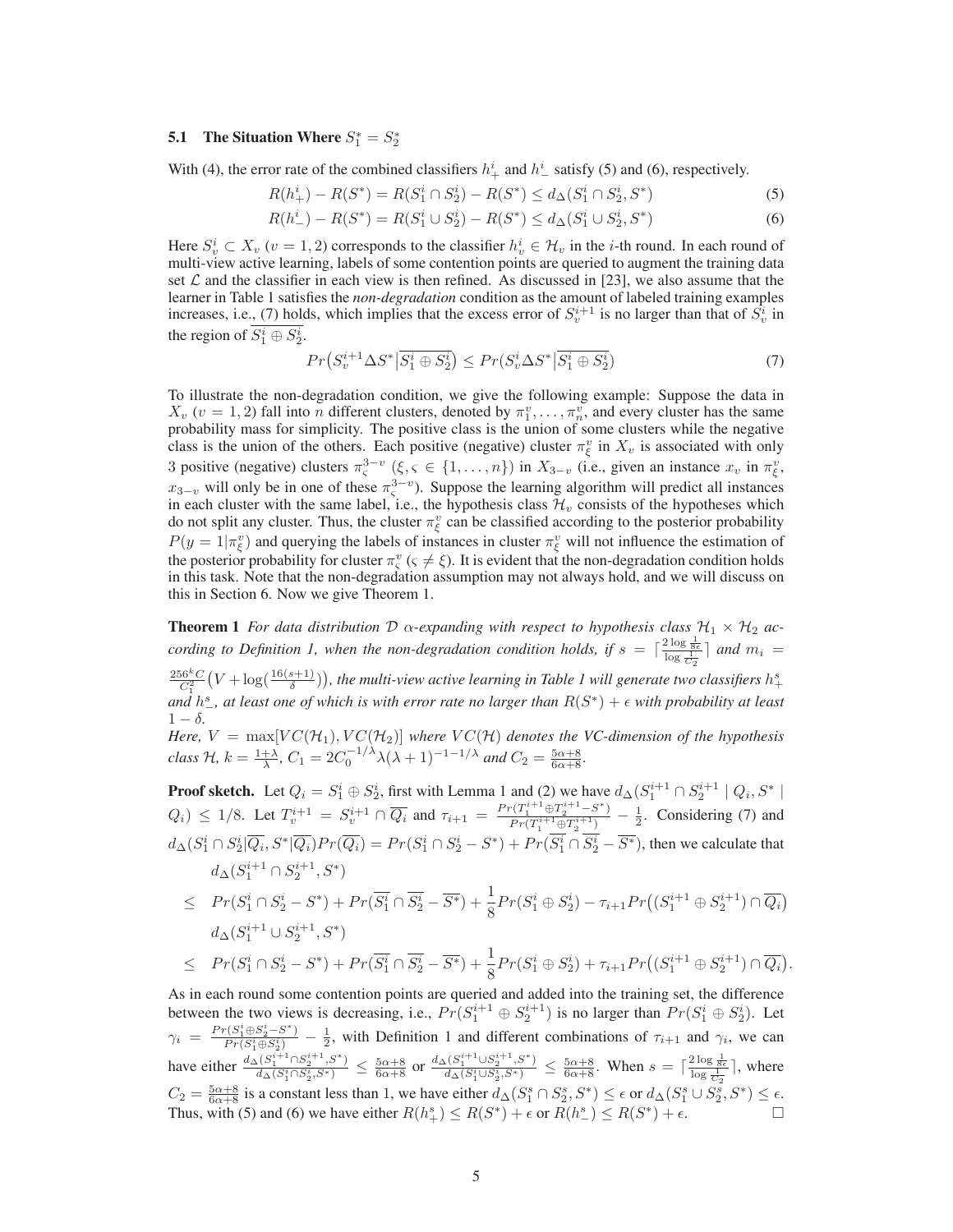From Theorem 1 we know that we only need to request  $\sum_{i=0}^{s} m_i = \widetilde{O}(\log \frac{1}{\epsilon})$  labels to learn  $h_+^s$  and  $h_-^s$ , at least one of which is with error rate no larger than  $R(S^*) + \epsilon$  with probability at least 1 – δ. If we choose  $h_+^s$  and it happens to satisfy  $R(h_+^s) \leq R(S^*) + \epsilon$ , we can get a classifier whose error rate is no larger than  $R(S^*) + \epsilon$ . Fortunately, there are only two classifiers and the probability of getting the right classifier is no less than  $\frac{1}{2}$ . To study how to choose between  $h^s_+$  and  $h^s_-$ , we give Definition 2 at first.

**Definition 2** *The multi-view classifiers*  $S_1$  *and*  $S_2$  *satisfy*  $\beta$ -condition if (8) holds for some  $\beta > 0$ .

$$
\left| \frac{Pr(\{x : x \in S_1 \oplus S_2 \land y(x) = 1\})}{Pr(S_1 \oplus S_2)} - \frac{Pr(\{x : x \in S_1 \oplus S_2 \land y(x) = 0\})}{Pr(S_1 \oplus S_2)} \right| \ge \beta
$$
(8)

(8) implies the difference between the examples belonging to positive class and that belonging to negative class in the contention region of  $S_1 \oplus S_2$ . Based on Definition 2, we give Lemma 2 which provides information for deciding how to choose between  $h_+$  and  $h_-.$  This helps to get Theorem 2.

**Lemma 2** If the multi-view classifiers  $S_1^s$  and  $S_2^s$  satisfy  $\beta$ -condition, with the number of  $\frac{2\log(\frac{4}{\delta})}{\beta^2}$  $\overline{\beta^2}$ *labels we can decide correctly whether*  $Pr(\{x : x \in S_1^s \oplus S_2^s \wedge y(x) = 1\})$  or  $Pr(\{x : x \in S_1^s \oplus S_2^s \wedge y(x) = 1\})$  $S_1^s \oplus S_2^s \wedge y(x) = 0$ ) *is smaller with probability at least*  $1 - \delta$ .

**Theorem 2** *For data distribution*  $\mathcal{D}$   $\alpha$ -expanding with respect to hypothesis class  $\mathcal{H}_1 \times \mathcal{H}_2$  *according to Definition 1, when the non-degradation condition holds, if the multi-view classifiers satisfy*  $\beta$ -condition, by requesting  $\widetilde{O}(\log \frac{1}{\epsilon})$  labels the multi-view active learning in Table 1 will generate a *classifier whose error rate is no larger than*  $R(S^*) + \epsilon$  *with probability at least*  $1 - \delta$ *.* 

From Theorem 2 we know that we only need to request  $\widetilde{O}(\log \frac{1}{\epsilon})$  labels to learn a classifier with error rate no larger than  $R(S^*) + \epsilon$  with probability at least  $1 - \delta$ . Thus, we achieve an *exponential* improvement in sample complexity of active learning in the non-realizable case under multi-view setting. Sometimes, the difference between the examples belonging to positive class and that belonging to negative class in  $S_1^s \oplus S_2^s$  may be very small, i.e., (9) holds.

$$
\frac{Pr(\{x : x \in S_1^s \oplus S_2^s \land y(x) = 1\})}{Pr(S_1^s \oplus S_2^s)} - \frac{Pr(\{x : x \in S_1^s \oplus S_2^s \land y(x) = 0\})}{Pr(S_1^s \oplus S_2^s)} = O(\epsilon) \tag{9}
$$

If so, we need not to estimate whether  $R(h_+^s)$  or  $R(h_-^s)$  is smaller and Theorem 3 indicates that both  $h_+^s$  and  $h_-^s$  are good approximations of the optimal classifier.

**Theorem 3** For data distribution  $\mathcal{D}$   $\alpha$ -expanding with respect to hypothesis class  $\mathcal{H}_1 \times \mathcal{H}_2$  ac*cording to Definition 1, when the non-degradation condition holds, if (9) is satisfied, by request-* $\tilde{O}(\log \frac{1}{\epsilon})$  *labels the multi-view active learning in Table 1 will generate two classifiers*  $h^s_+$  *and*  $h_{-}^{s}$  which satisfy either (a) or (b) with probability at least  $1 - \delta$ . (a)  $R(h_{+}^{s}) \le R(S^{*}) + \epsilon$  and  $R(h_{-}^{s}) \leq R(S^{*}) + O(\epsilon)$ ; (b)  $R(h_{+}^{s}) \leq R(S^{*}) + O(\epsilon)$  and  $R(h_{-}^{s}) \leq R(S^{*}) + \epsilon$ .

The complete proof of Theorem 1, and the proofs of Lemma 2, Theorem 2 and Theorem 3 are given in the supplementary file.

## **5.2** The Situation Where  $S_1^* \neq S_2^*$

 $\overline{\phantom{a}}$  $\overline{\phantom{a}}$  $\overline{\phantom{a}}$ 

Although the two views represent the same learning task and generally are consistent with each other, sometimes  $S_1^*$  may be not equal to  $S_2^*$ . Therefore, the  $\alpha$ -expansion assumption in Definition 1 should be adjusted to the situation where  $S_1^* \neq S_2^*$ . To analyze this theoretically, we replace  $S^*$ by  $S_1^* \cap S_2^*$  in Definition 1 and get (10). Similarly to Theorem 1, we get Theorem 4.

$$
Pr(S_1 \oplus S_2) \ge \alpha \Big( Pr(S_1 \cap S_2 - S_1^* \cap S_2^*) + Pr(\overline{S_1} \cap \overline{S_2} - \overline{S_1^* \cap S_2^*}) \Big) \tag{10}
$$

**Theorem 4** *For data distribution*  $\mathcal{D}$   $\alpha$ -expanding with respect to hypothesis class  $\mathcal{H}_1 \times \mathcal{H}_2$  accord*ing to (10), when the non-degradation condition holds, if*  $s = \lceil \frac{2 \log \frac{1}{8\epsilon}}{\log \frac{1}{C_2}} \rceil$  *and*  $m_i = \frac{256^k C}{C_1^2} (V +$ 

 $\log(\frac{16(s+1)}{\delta})$ ), the multi-view active learning in Table 1 will generate two classifiers  $h^s_+$  and  $h^s_-$ , at *least one of which is with error rate no larger than*  $R(S_1^* \cap S_2^*) + \epsilon$  *with probability at least*  $1 - \delta$ *.*  $(V, k, C_1$  *and*  $C_2$  *are given in Theorem 1.)*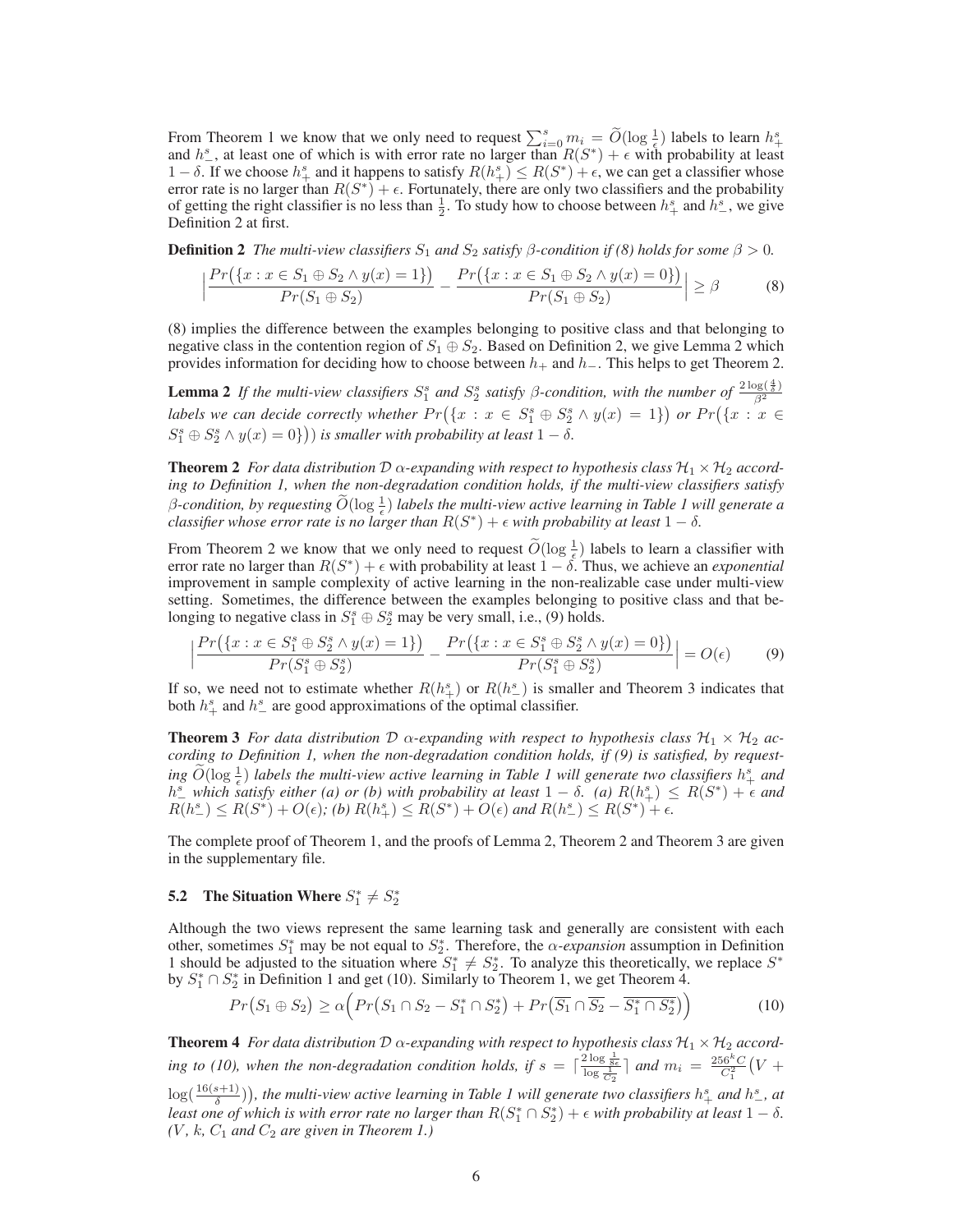Table 2: Multi-view active learning without the non-degradation condition

**Input:** Unlabeled data set  $\mathcal{U} = \{x^1, x^2, \dots, \}$  where each example  $x^j$  is given as a pair  $(x_1^j, x_2^j)$ **Process:** Query the labels of  $m_0$  instances drawn randomly from  $\mathcal U$  to compose the labeled data set  $\mathcal L$ ; Train the classifier  $h_v^0$  ( $v = 1, 2$ ) by minimizing the empirical risk with  $\mathcal L$  in each view:  $h_v^0 = \arg \min_{h \in \mathcal{H}_v} \sum_{(x_1, x_2, y) \in \mathcal{L}} \mathbf{I}(h(x_v) \neq y);$ **iterate:**  $i = 1, \dots, s$ Apply  $h_1^{i-1}$  and  $h_2^{i-1}$  to the unlabeled data set U and find out the contention point set  $\mathcal{Q}_i$ ; Query the labels of  $m_i$  instances drawn randomly from  $Q_i$ , then add them into  $\mathcal L$  and delete them from  $\mathcal{U}$ ; Query the labels of  $(2^i - 1)m_i$  instances drawn randomly from  $\mathcal{U} - \mathcal{Q}_i$ , then add them into  $\mathcal{L}$  and delete them from  $U$ ; Train the classifier  $h_v^i$  by minimizing the empirical risk with  $\mathcal L$  in each view:  $h_v^i = \arg \min_{h \in \mathcal{H}_v} \sum_{(x_1, x_2, y) \in \mathcal{L}} \mathbf{I}(h(x_v) \neq y).$ **end iterate Output:**  $h_+^s$  and  $h_-^s$ 

**Proof.** Since  $S_v^*$  is the optimal Bayes classifier in the v-th view, obviously,  $R(S_1^* \cap S_2^*)$  is no less than  $R(S_v^*), (v = 1, 2)$ . So, learning a classifier with error rate no larger than  $R(S_1^* \cap S_2^*) + \epsilon$  is not harder than learning a classifier with error rate no larger than  $R(S_v^*) + \epsilon$ . Now we aim at learning a classifier with error rate no larger than  $R(S_1^* \cap S_2^*) + \epsilon$ . Without loss of generality, we assume  $R(S_v^i) > R(S_1^* \cap S_2^*)$  for  $i = 0, 1, ..., s$ . If  $R(S_v^i) \leq R(S_1^* \cap S_2^*)$ , we get a classifier with error rate no larger than  $R(S_1^* \cap S_2^*) + \epsilon$ . Thus, we can neglect the probability mass on the hypothesis whose error rate is less than  $R(S_1^* \cap S_2^*)$  and regard  $S_1^* \cap S_2^*$  as the optimal. Replacing  $S^*$  by  $S_1^* \cap S_2^*$  in the discussion of Section 5.1, with the proof of Theorem 1 we get Theorem 4 proved.

Theorem 4 shows that for the situation where  $S_1^* \neq S_2^*$ , by requesting  $\widetilde{O}(\log \frac{1}{\epsilon})$  labels we can learn two classifiers  $h_+^s$  and  $h_-^s$ , at least one of which is with error rate no larger than  $R(S_1^* \cap S_2^*) + \epsilon$ with probability at least  $1 - \delta$ . With Lemma 2, we get Theorem 5 from Theorem 4.

**Theorem 5** *For data distribution*  $\mathcal{D}$   $\alpha$ -expanding with respect to hypothesis class  $\mathcal{H}_1 \times \mathcal{H}_2$  ac*cording to (10), when the non-degradation condition holds, if the multi-view classifiers satisfy* β*condition, by requesting*  $\widetilde{O}(\log \frac{1}{\epsilon})$  *labels the multi-view active learning in Table 1 will generate a classifier whose error rate is no larger than*  $R(S_1^* \cap S_2^*) + \epsilon$  *with probability at least*  $1 - \delta$ *.* 

Generally,  $R(S_1^* \cap S_2^*)$  is larger than  $R(S_1^*)$  and  $R(S_2^*)$ . When  $S_1^*$  is not too much different from  $S_2^*$ , i.e.,  $Pr(S_1^* \oplus S_2^*)^2 \leq \epsilon/2$ , we have Corollary 1 which indicates that the *exponential* improvement in the sample complexity of active learning with Tsybakov noise is still possible.

**Corollary 1** *For data distribution*  $\mathcal{D}$   $\alpha$ -expanding with respect to hypothesis class  $\mathcal{H}_1 \times \mathcal{H}_2$  *according to (10), when the non-degradation condition holds, if the multi-view classifiers satisfy* β*condition and*  $Pr(S_1^* \oplus S_2^*) \le \epsilon/2$ , by requesting  $\widetilde{O}(\log \frac{1}{\epsilon})$  *labels the multi-view active learning in* Table 1 will generate a classifier with error rate no larger than  $R(S_v^*)+\epsilon$  ( $v=1,2$ ) with probability *at least*  $1 - \delta$ *.* 

The proofs of Theorem 5 and Corollary 1 are given in the supplemental file.

### **6 Multi-view Active Learning without Non-degradation Condition**

Section 5 considers situations when the non-degradation condition holds, there are cases, however, the non-degradation condition (7) does not hold. In this section we focus on the multi-view active learning in Table 2 and give an analysis with the non-degradation condition waived. Firstly, we give Theorem 6 for the sample complexity of multi-view active learning in Table 2 when  $S_1^* = S_2^* = S^*$ .

**Theorem 6** For data distribution  $\mathcal{D}$   $\alpha$ -expanding with respect to hypothesis class  $\mathcal{H}_1 \times \mathcal{H}_2$  accord*ing to Definition 1, if*  $s = \lceil \frac{2 \log \frac{1}{8\epsilon}}{\log \frac{1}{C_2}} \rceil$  and  $m_i = \frac{256^k C}{C_1^2} (V + \log(\frac{16(s+1)}{\delta}))$ , the multi-view active *learning in Table 2 will generate two classifiers*  $h$ <sup>s</sup><sub>+</sub> and  $h$ <sup>s</sup><sub>−</sub>, at least one of which is with error rate *no larger than*  $R(S^*) + \epsilon$  *with probability at least*  $1 - \delta$ . (V, k, C<sub>1</sub> and C<sub>2</sub> are given in Theorem 1.)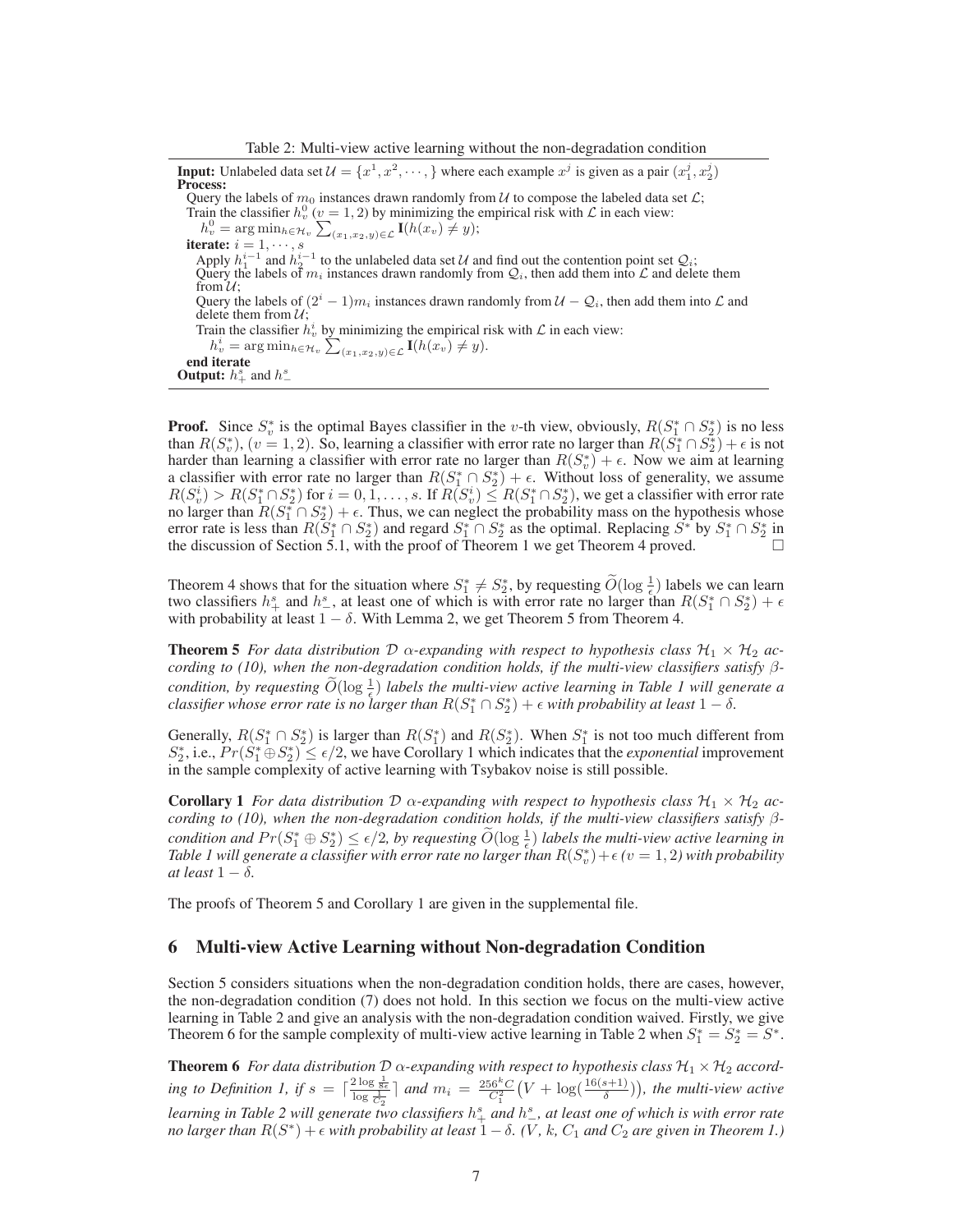**Proof sketch.** In the  $(i + 1)$ -th round, we randomly query  $(2^{i+1} - 1)m_i$  labels from  $\overline{Q_i}$  and add them into L. So the number of training examples for  $S_v^{i+1}$   $(v = 1, 2)$  is larger than the number of whole training examples for  $S_v^i$ . Thus we know that  $d(S_v^{i+1}|\overline{Q_i}, S^*|\overline{Q_i}) \leq d(S_v^i|\overline{Q_i}, S^*|\overline{Q_i})$  holds for any  $\varphi_v$ . Setting  $\varphi_v \in \{0, 1\}$ , the non-degradation condition (7) stands. Thus, with the proof of Theorem 1 we get Theorem 6 proved.

Theorem 6 shows that we can request  $\sum_{i=0}^{s} 2^{i} m_i = \widetilde{O}(\frac{1}{\epsilon})$  labels to learn two classifiers  $h_+^s$  and  $h_-^s$ . at least one of which is with error rate no larger than  $R(S^*) + \epsilon$  with probability at least  $1 - \delta$ . To guarantee the non-degradation condition (7), we only need to query  $(2^{i} - 1)m_i$  more labels in the i-th round. With Lemma 2, we get Theorem 7.

**Theorem 7** *For data distribution*  $\mathcal{D}$   $\alpha$ -expanding with respect to hypothesis class  $\mathcal{H}_1 \times \mathcal{H}_2$  accord*ing to Definition 1, if the multi-view classifiers satisfy*  $\beta$ -condition, by requesting  $\widetilde{O}(\frac{1}{\epsilon})$  labels the *multi-view active learning in Table 2 will generate a classifier whose error rate is no larger than*  $R(S^*) + \epsilon$  *with probability at least*  $1 - \delta$ *.* 

Theorem 7 shows that, without the non-degradation condition, we need to request  $\widetilde{O}(\frac{1}{\epsilon})$  labels to learn a classifier with error rate no larger than  $R(S^*) + \epsilon$  with probability at least  $1 - \delta$ . The order of  $1/\epsilon$  is independent of the parameter in Tsybakov noise. Similarly to Theorem 3, we get Theorem 8 which indicates that both  $\bar{h}^s_+$  and  $h^s_-$  are good approximations of the optimal classifier.

**Theorem 8** *For data distribution*  $\mathcal{D}$   $\alpha$ -expanding with respect to hypothesis class  $\mathcal{H}_1 \times \mathcal{H}_2$  according to Definition 1, if (9) holds, by requesting  $\widetilde{O}(\frac{1}{\epsilon})$  labels the multi-view active learning in Table *2* will generate two classifiers  $h^s_+$  and  $h^s_-$  which satisfy either (a) or (b) with probability at least  $1 - \delta$ , (a)  $R(h_{+}^{s}) \leq R(S^{*}) + \epsilon$  and  $R(h_{-}^{s}) \leq R(S^{*}) + O(\epsilon)$ ; (b)  $R(h_{+}^{s}) \leq R(S^{*}) + O(\epsilon)$  and  $R(h_{-}^{s}) \leq R(S^{*}) + \epsilon.$ 

As for the situation where  $S_1^* \neq S_2^*$ , similarly to Theorem 5 and Corollary 1, we have Theorem 9 and Corollary 2.

**Theorem 9** *For data distribution*  $\mathcal{D}$   $\alpha$ -expanding with respect to hypothesis class  $\mathcal{H}_1 \times \mathcal{H}_2$  accord*ing to (10), if the multi-view classifiers satisfy*  $\beta$ -condition, by requesting  $\widetilde{O}(\frac{1}{\epsilon})$  labels the multi-view active learning in Table 2 will generate a classifier whose error rate is no larger than  $R(S_1^*\cap S_2^*)+\epsilon$ *with probability at least*  $1 - \delta$ *.* 

**Corollary 2** *For data distribution*  $\mathcal{D}$   $\alpha$ -expanding with respect to hypothesis class  $\mathcal{H}_1 \times \mathcal{H}_2$  *according to (10), if the multi-view classifiers satisfy*  $\beta$ *-condition and*  $Pr(S_1^* \oplus S_2^*) \leq \epsilon/2$ , by requesting  $\widetilde{O}(\frac{1}{\epsilon})$  labels the multi-view active learning in Table 2 will generate a classifier with error rate no *larger than*  $R(S_v^*) + \epsilon (v = 1, 2)$  with probability at least  $1 - \delta$ *.* 

The complete proof of Theorem 6, the proofs of Theorem 7 to 9 and Corollary 2 are given in the supplementary file.

### **7 Conclusion**

We present the first study on active learning in the non-realizable case under multi-view setting in this paper. We prove that the sample complexity of multi-view active learning with unbounded Tsybakov noise can be improved to  $\widetilde{O}(\log \frac{1}{\epsilon})$ , contrasting to single-view setting where only *polynomial* improvement is proved possible with the same noise condition. In general multi-view setting, we prove that the sample complexity of active learning with unbounded Tsybakov noise is  $\tilde{O}(\frac{1}{\epsilon})$ , where the order of  $1/\epsilon$  is independent of the parameter in Tsybakov noise, contrasting to previous *polynomial* bounds where the order of  $1/\epsilon$  is related to the parameter in Tsybakov noise. Generally, the non-realizability of learning task can be caused by many kinds of noise, e.g., misclassification noise and malicious noise. It would be interesting to extend our work to more general noise model.

#### **Acknowledgments**

This work was supported by the NSFC (60635030, 60721002), 973 Program (2010CB327903) and JiangsuSF (BK2008018).